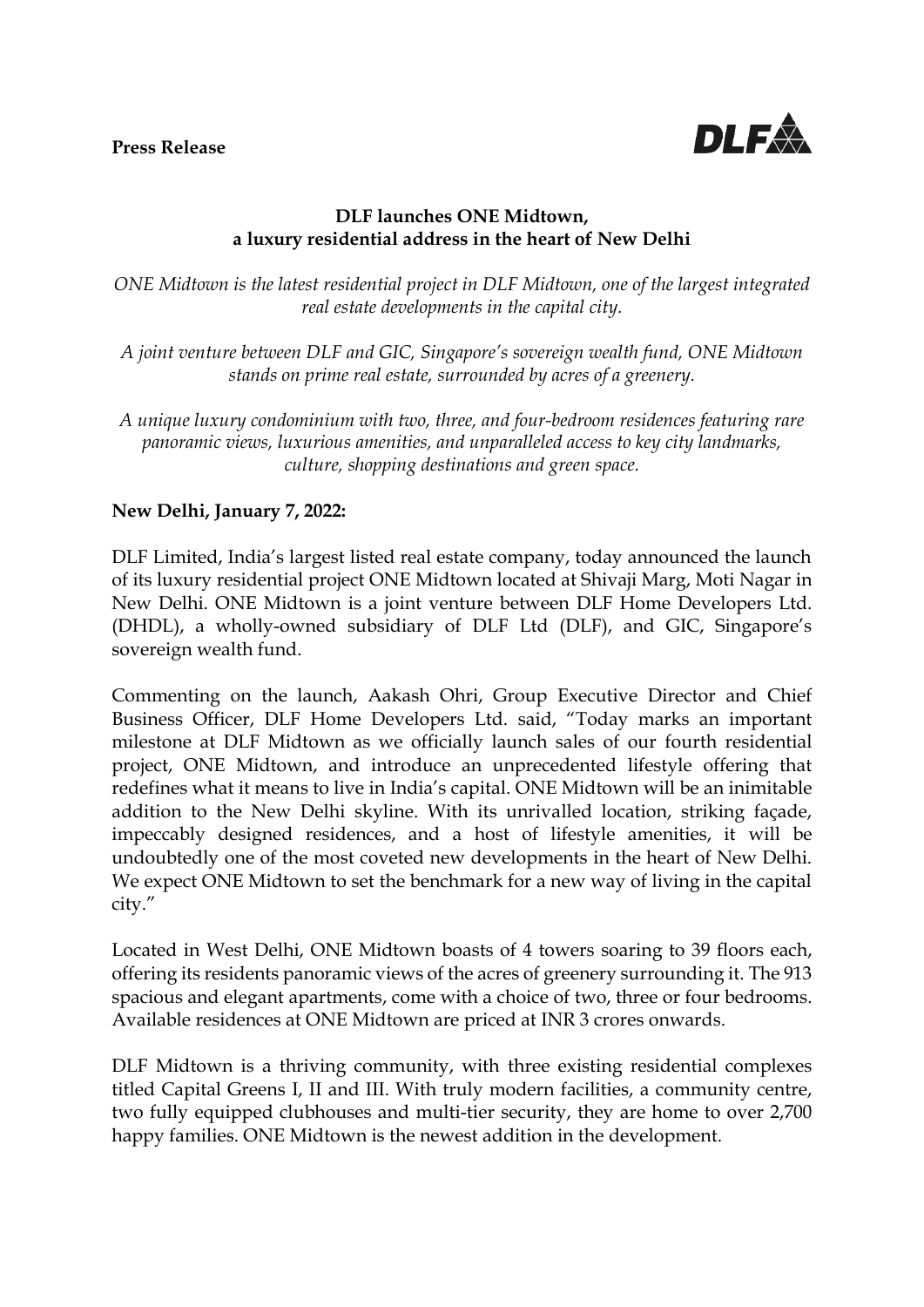Speaking on the location of the new project, Aakash Ohri further added, "Our newly launched residential offering 'ONE Midtown' will cater to the rising demand for luxury condominiums in the capital. It is located in West Delhi, which is one of the most culturally significant sections of the national capital, epitomising the unique amalgamation of Indian family values and modern urban lifestyles. It ticks all the boxes of location, amenities, luxurious facilities, contemporary infrastructure and connectivity. Alongside, the residents will enjoy the conveniences and comforts offered by the DLF ecosystem."

ONE Midtown will enjoy all the locational advantages of West Delhi. It is close to popular sites like Connaught Place, Karol Bagh, New Delhi Railway Station and more. Reputed schools, colleges, hospitals and shopping hubs are within easy access.

The connectivity is enviable. It is served by the Blue, Pink, Green and Red lines of the Delhi Metro. As many as five Metro Stations are within three kilometres. Planned for future are the Delhi Metrolite project from Kirti Nagar to Sector 25, Dwarka and many more projects. The proposed construction of signal-free underpasses on Patel Road will further reduce commute times.

ONE Midtown has been designed by DP Consultants Pte. Ltd. of Singapore, and the design philosophy finds expression in the high priority given to green open spaces dotted by a range of pools and water bodies. Attractive features like a pool tree garden and landscaped terraces add to its appeal. The creative landscaping has been done by MPFP pllc of New York.

Its exquisite clubhouse will offer a restaurant, café, tea lounge, al fresco dining area, meeting room, card room and a spa and salon. Other lifestyle amenities spread across the complex include a gymnasium, multipurpose hall, crèche, children's play area, games room and a convenience store.

The residential complex is protected by a 5-tier professional security system which covers the periphery, parking, common areas, floors, and the apartments. Uninterrupted power and water supply are ensured.

This GRIHA registered project has been built with sustainability at its core. Solar panels on the terraces and energy-efficient lighting in the common areas reduce power consumption. There is a provision for the charging of batteries in electric vehicles. The dual plumbing system used recycled waste water for flushing and horticulture. There is a centralised sewage treatment system and facilities for rainwater harvesting. Sustainable building materials have been used to design this future ready development.

For DLF, the vision behind DLF Midtown is to replicate the success of Gurugram's DLF5, in the national capital, by creating a seamlessly integrated ecosystem of luxury residences, office and commercial spaces, with retail and recreation centres to be